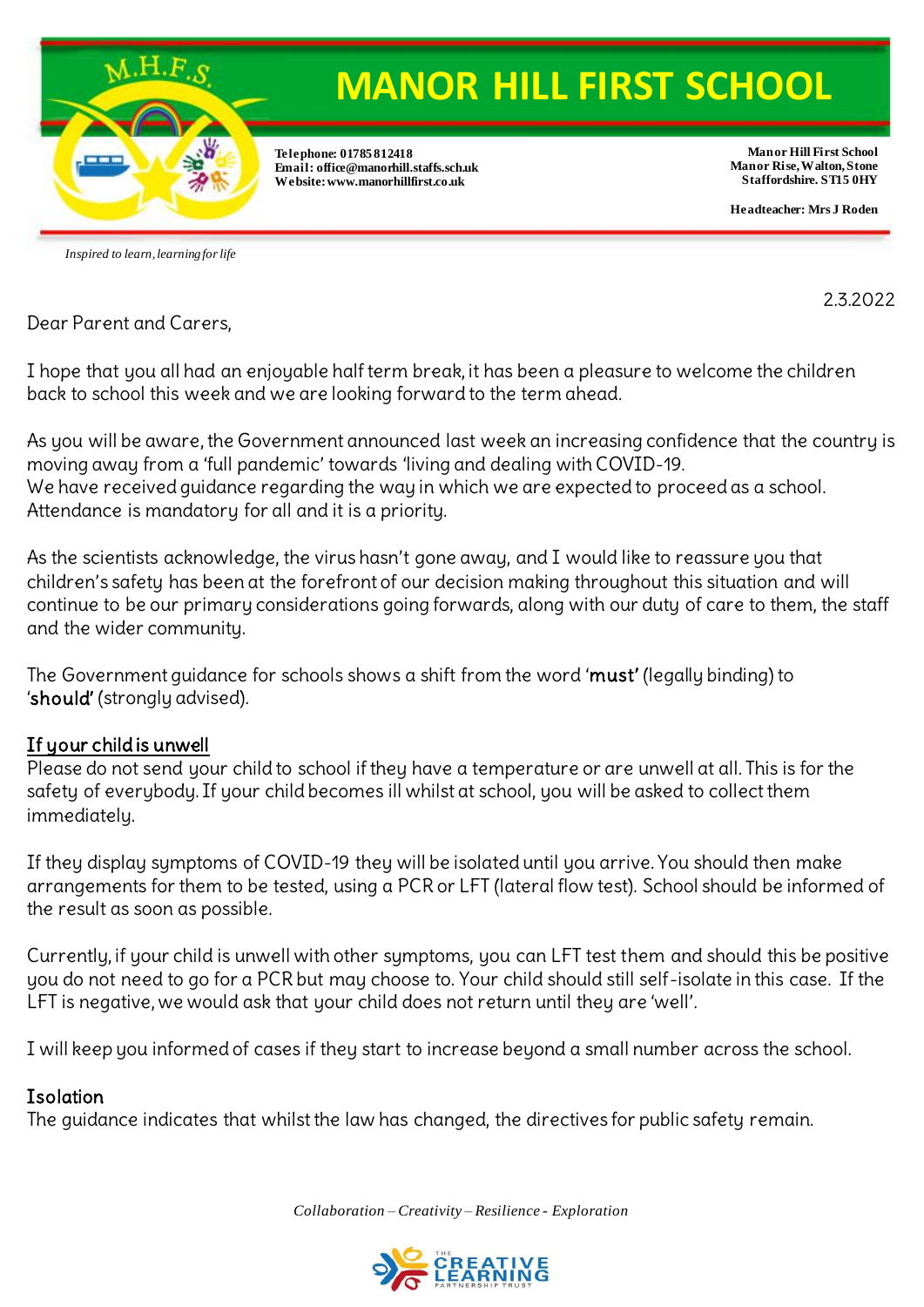

*Inspired to learn, learning for life*

We will follow this guidance, so isolation continues to be up to 10 days, unless you have 2 negative tests on day 5 and 6, 24 hours apart. Isolation will finish after day 5 at the earliest if you test first thing in the morning on day 5 and 6.

'Children and young people with COVID-19 should not attend their education setting while they are infectious. They should take an LFD test from 5 days after their symptoms started (or the day their test was taken if they did not have symptoms) followed by another one the next day. If both these test results are negative, they should return to their educational setting if they normally attend one, as long as they feel well enough to do so and do not have a temperature'.

Please continue to liaise with the school office about your child's return date after testing positive, given our school protocols. We will review this as and when the guidance is further updated. It is very important that these isolation procedures are followed by staff and children so that the risk of transmission is kept to a minimum.

We have been very fortunate not to have many serious cases amongst staff and children and we wish this to remain so.

If we increase the risk of infection further by allowing children and staff into school whilst still possibly infectious, we increase the risk of further staff absences. The outcome could be not being able to teach classes or set remote learning effectively, cancellation of trips, clubs, etc as we would be unable to staff them.

### Close contact changes

The new guidance has brought an end routine contact tracing. Close contacts will no longer be required to self-isolate or advised to take daily LFD tests for 7 days. Staff, children and young people should attend their education settings as usual.

'Children and young people who usually attend an education or childcare setting and who live with someone who has COVID-19 should continue to attend the setting as normal '.

Please remember that remote learning will only be provided if your child tests positive for Covid-19 and is well enough to access work. If this is the case, we will endeavour to provide this at the earliest opportunity.

### Possible further disruption to schooling

It is almost guaranteed now that schools will remain open, but there is the very real chance that there may be further disruption to 'schooling' for individual children who need to isolate or are unwell.

If cases rise across the school, additional measures may need to be reintroduced to reduce transmission including face coverings. If these measures are needed, I will inform you as soon as possible. Our full risk assessment and guidelines are available on our school website.

*Collaboration – Creativity – Resilience - Exploration*